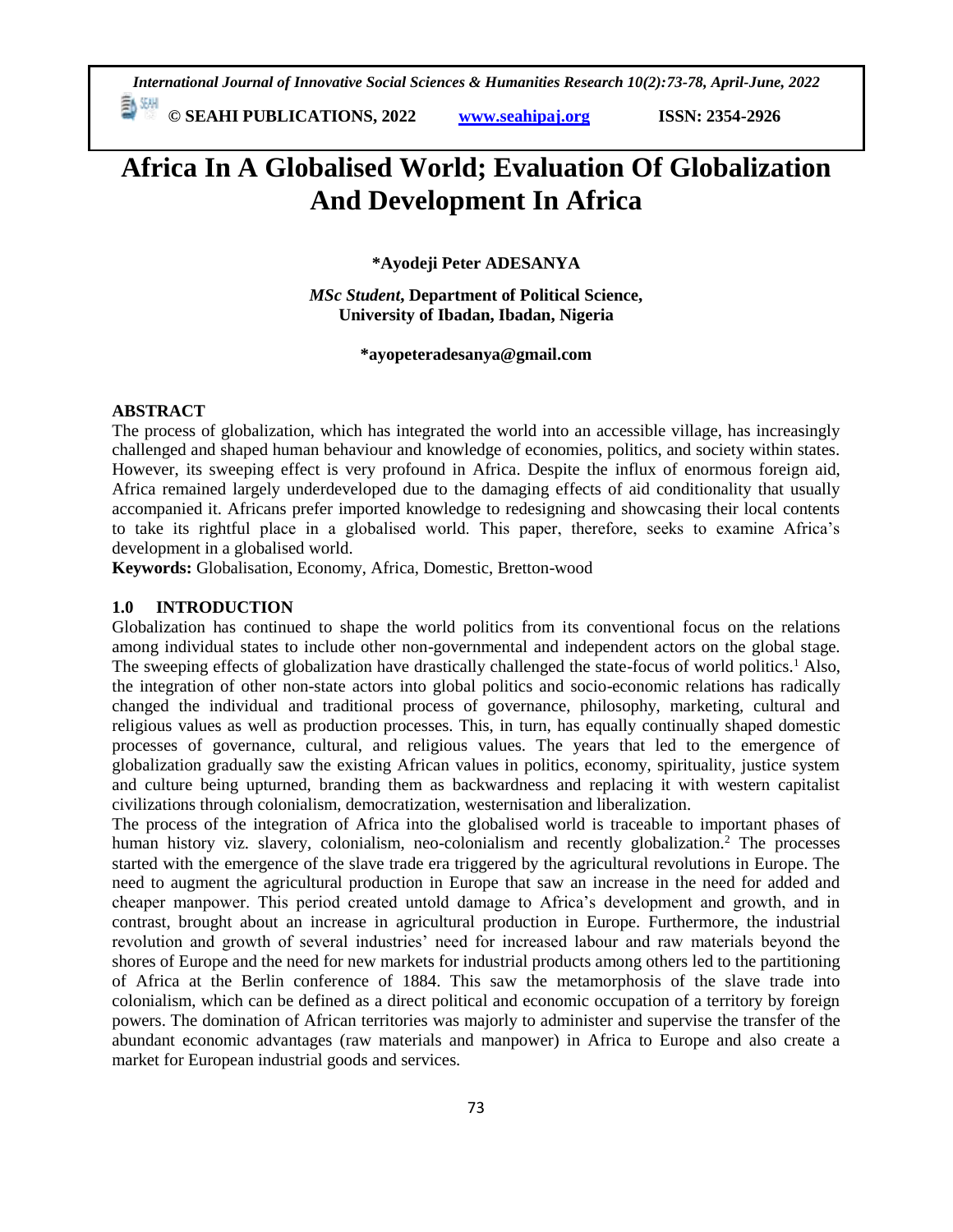In addition, the abolition of the slave trade gave the European powers the push for the formal and direct economic domination of Africa.<sup>3</sup> However, colonialism retarded the growth of Africa against the assertions that it brought development such as education and technology. Colonial education was majorly literacy and training of personnel needed to further the exploitation of Africa.<sup>4</sup> Furthermore, the agitations for self-determination of peoples following the end of the second European wars that led to the process of decolonization of Africa ushered in the contemporary phase of globalization.

Against this background, this paper examines globalization and Africa's development. It begins with a background to the study, conceptual and theoretical clarifications, Africa's development in a globalised world and recommendations.

# **Objectives of the study**

The main objective of the paper is to examine globalization and Africa's development. However, specific objectives are to:

- 1. Examine the integration of Africa into the global economy;
- 2. Analyse the impact of globalization on African states; and
- 3. Chart a way Africa can successfully redesign its place in global politics.

#### **Conceptual and Theoretical Review Globalisation**

The concept of globalization has been employed differently by different authors. It has been used to mean a market strategy, a philosophy, and political and social strategies.<sup>5</sup> However, the consensus among scholars is that it ensures the interconnectedness of the world. Simply put, globalisation is an amalgamation of the world into an accessible and interconnected village, shaping domestic and traditional economies, philosophies and events thereby ensuring the proximity of economies, societies and politics. Similarly, globalization is the growing incorporation of economies and societies around the world into one entity.<sup>6</sup> Also, globalization is simply the homogenization of politics, economics and societies and can be seen as the breaking down of barriers in the area of commerce, communication, culture and other related fields.<sup>7</sup> Heywood observed that individual life and actions are intrinsically connected to the occurrence in other regions far from them.<sup>8</sup> Globalization erodes the geographical distances and makes territorial borders and sovereignty less relevant. Central to this argument is that local and regional economies, politics and ideologies interact with the global economies, politics and ideologies. In addition, globalization ensures global social relations and creates an interconnection between local events and global events.<sup>9</sup> Furthermore, globalisation is understood as the phenomenon by which markets and production in different countries are becoming increasingly interdependent due to the dynamics of trade in goods and services and the flows of capital and technology.<sup>10</sup>

# **Development**

Development is explained to mean an all-inclusive process through which underdeveloped countries emerged from socio-economic regression to sustainable socio-economic and political growth.<sup>11</sup> Similarly, Walter Rodney in his popular book *How Europe Underdeveloped Africa* observed that development is a multidimensional process. He defines development at the level of individual and society as increased skills and capacity, greater freedom, creativity, self-discipline, responsibility and material well-being.<sup>12</sup> In addition, Stanley Igwe alluded to this in his book *How Africa Underdeveloped Africa* that development is an increase or improvement in the standard of living of a given society or country evident in improved literacy rates, high life expectancy, low poverty, and unemployment rates among other indicators.<sup>13</sup> Development simply means a change from one situation to a better situation. For instance, a change from lower to higher stages, from primitive to advanced.<sup>14</sup>

### **Theoretical Review**

This study employs dependency theory to provide theoretical explanations for the gap between the rich and the poor countries. Dependency theory can be traced to the writings of Raul Prebisch, Fernando Henrique Cardoso, Philp J. OBrien, Gabriel Palma, Ronald H**.** Chilcote, and Claire Savit Bacha among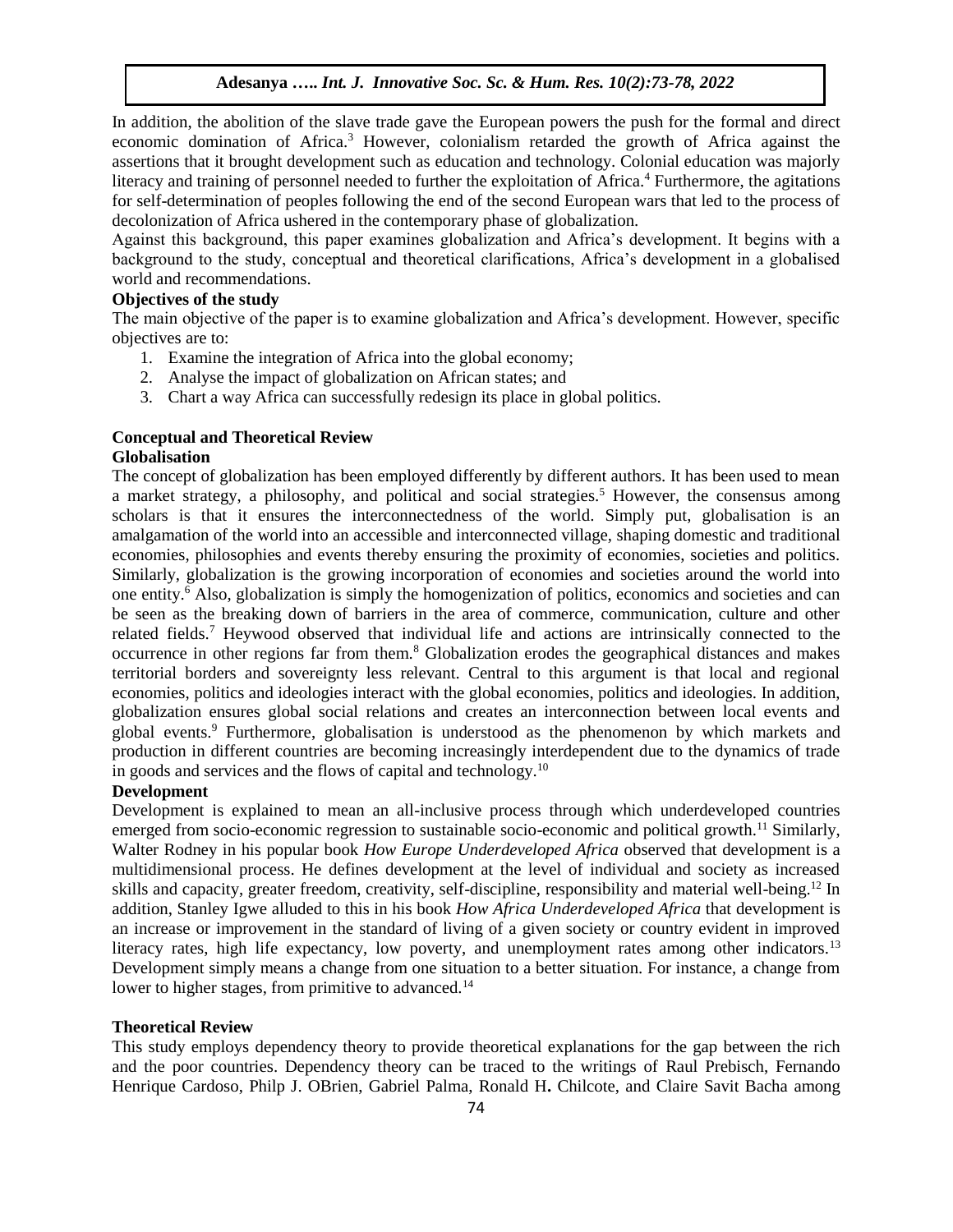others.<sup>15</sup> The major assumption of dependency theory is that the underdevelopment of third world countries is intrinsically linked with its integration into the global capitalist economies and the expansion of capitalist countries.<sup>16</sup> Also, the richer countries became wealthy at the expense of the weaker ones as a result of the unequal trade between them.<sup>17</sup> Furthermore, Farny draws a connection between the poor state of third world countries and their position in the global economic system.<sup>18</sup>This theory explains the situation in which the survival of some countries is dependent on others. Furthermore, third world countries have common characteristics of dependency, poverty, corrupt and wealthy leaders, and major producers of raw materials and markets for the developed economies.<sup>19</sup> However, this theory has been faced with several criticisms. The theory's insistent position that underdevelopment of the third world countries is connected with external factors and not domestic was criticized.<sup>20</sup> Despite this criticism, dependency theory is relevant because it explains the dichotomy of the 'haves' and the 'haves not's'. In the case of Africa, its integration into the capitalist global economy and the attendant effects of uneven exchange between the developed and underdeveloped countries have continued to hinder the developmental plans of Africa's countries.

#### **Africa In A Globalized World**

Africa was incorporated into the capitalist economies on the peripheral level and its evolution in the globalised world saw the conspiracies of the Breton Woods institutions – the International Monetary Fund (IMF) and World Bank.<sup>21</sup> The inequalities that accompanied globalization successfully polarized the global economy into the global south and north. Africa's incorporation into the world economies and policies of the Breton wood institutions has continued to hinder long term strategies for African development. The International Monetary Fund (IMF) introduced the Structural Adjustment Programme (SAP) aimed at dealing with ailing economies and SAP was accompanied by conditionality to be addressed by domestic economies before the state can gain access to the institution's facilities.<sup>22</sup> Core to the IMFs conditionality is the trade liberalization involving the total removals of trade restrictions such as tariffs between countries by encouraging free trade. Others include the withdrawal of government subsidies and price controls on essential products, devaluation of the currency, a cut in the grants and loans to public corporations, reduction of public expenditure, export incentives and commercialisation. However, African countries were keen to accept the IMF conditionality to be qualified to access the institution's facilities.<sup>23</sup>

Generally, we must note that the developing economies are the major recipients of foreign credit facilities and the conditionality that accompanied it has damaging effects on the economic development and growth of African countries. The adverse effects of foreign facilities on African economies are not limited to the domination of Africa's economy by foreign actors, but also by encouraging ineffective and inefficient government, brain drain, and reduces foreign exchange earnings among others by the same actors. Specifically, the following will be discussed;

# **1. Domination of African economy**

Scholars have argued that free trade triggers economic growth by providing opportunities for economic improvement, reducing market prices of goods and services to final consumers and granting opportunities for developing countries to harness comparative advantages in the global economy.<sup>24</sup> Despite the economic opportunity of trade liberalization that we are made to understand, it has a greater damaging effect on the domestic economy of developing countries, especially in Africa. It aids flooding of the developing economies with inferior and used foreign goods and increases cravings for imported over locally made goods and services. Ajayi alluded to this that free trade destroys national cultural and consumption values and increases the craving for foreign items. Furthermore, the removal of tariffs and non-tariff fees, such as duties, fines, and licensing among others denies the developing economies from accruing revenues on imported products.<sup>25</sup> It also endangers the survival of local producers.

# **2. Encourages ineffective government**

Foreign facilities aid the sustenance of incompetent government.<sup>26</sup> Goldsmith described foreign aid as free revenue.<sup>27</sup> That is, foreign facilities are forms of income generated by the government without labour.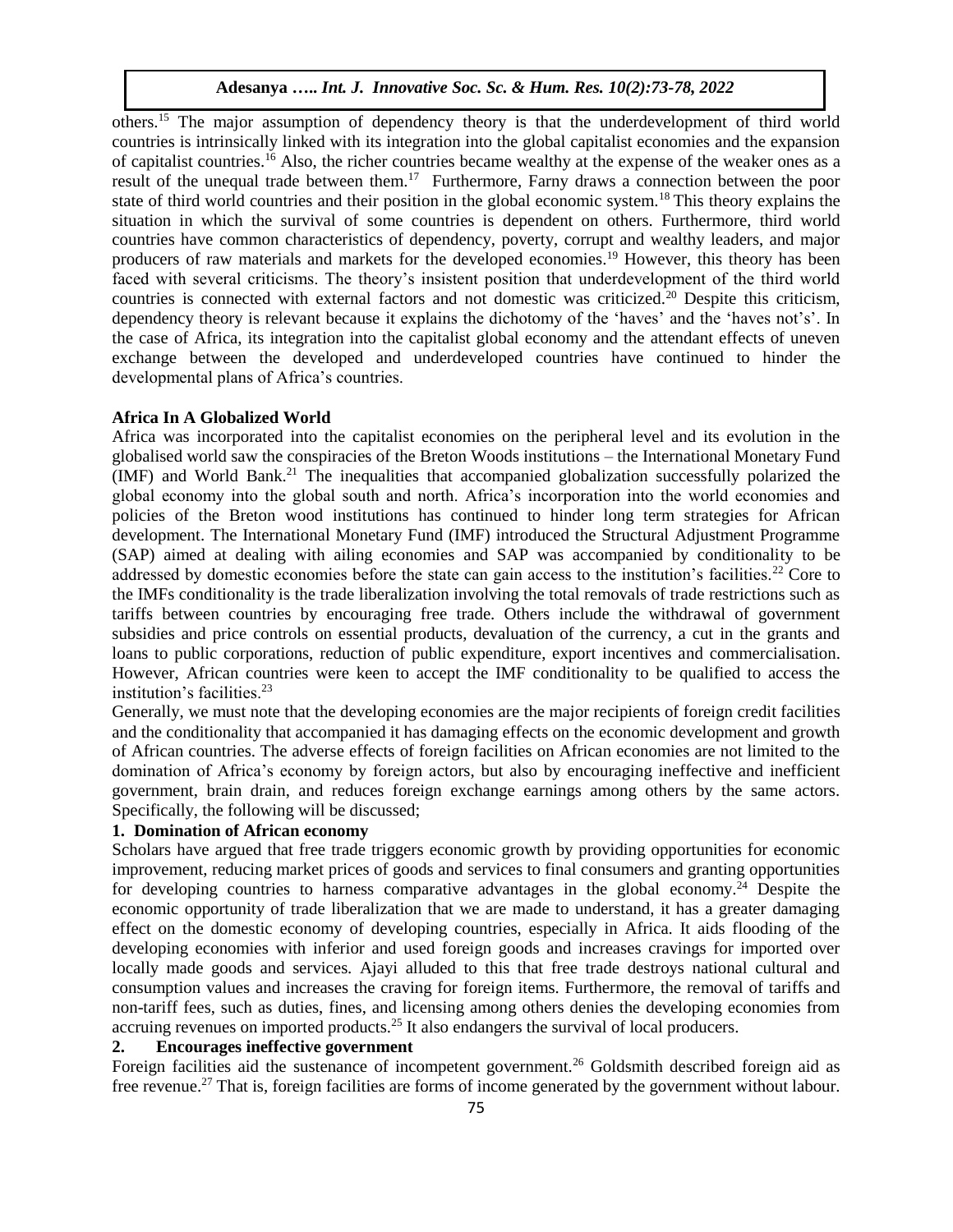The influx of "free money" has hindered the government from finding policy alternatives to generate revenue to carry out its basic functions. Aids has continually prevented the African government from developing the institutional capacities to generate revenue through taxes in exchange for the provision of public goods and services.<sup>28</sup> In return, the people of Africa have not developed the culture of paying taxes.

# **3. Foreign exchange earnings**

Another effect of IMFs conditionality is the devaluation of the currency which reduces the country's foreign exchange earnings in the global market. Export becomes relatively low-priced in the global market while imports become excessively expensive. Ajayi observed that the policy creates a resource gap for the developing countries necessitating increased foreign exchanges for its import.<sup>29</sup>

# **4. Weak Institution**

The failure of colonialism to establish workable and strong institutions has remained a stumbling block to the development of Africa.<sup>30</sup> Colonial education was majorly literacy and training of personnel required by the colonialists to further the exploitation of Africa.<sup>31</sup> After independence, several states in Africa have witnessed a significant number of military coups and counter-coups, armed conflicts and even civil wars. The political instability has created unexpected challenges hindering the developmental plan of Africa. In the 1980s, more than ninety-two coups and attempted coups were recorded in twenty-nine African states.<sup>32</sup> Recently, military coups were recorded in the state of Mali, Burkina Faso, Guinea Bissau, Chad, and Sudan. Brautigam alluded to this that political instability portends a huge reduction in the "production, investment and trade" thereby reducing the accruable revenue to the government pulse.<sup>33</sup> Tax collection becomes problematic as a result of armed unrest. The failure of accruing domestic revenue often leads to individual states governments being dependent on foreign assistance to carry out the responsibilities of government.

Such crises have roots in ethnic rivalry due to the partitioning of Africa without initial considerations of existing borders and it further weakened institutions in African states preventing the rule of law, justice, and lack of political will to provide essential amenities for the citizens among others. Nyamadzaw added that institutions ensure even allocations of state resources and adherence to the rule of law.<sup>34</sup> Similarly, many African countries still find it difficult to assert authority and legitimacy in their respective countries.<sup>35</sup> Weak institutions have created cosy accommodation for corruption hindering the development of Africa politically, economically and socially.

In Nigeria, corruption exists in the form of embezzlement, fund misappropriation, ghost workers in government agencies and parastatals among others.<sup>36</sup> Corruption has adversely affected the delivery of service and accountability, informed infrastructural decay, and has led to the subversion of the judicial process among others. The Nigerian government claimed to have expended huge public funds on power generation, transportation, security, petrol subsidy and poverty reduction with little or nothing to show for it.

# **5. Aid dependence**

The indebted country has little to provide basic public services as a large percentage of the Gross Domestic Product (GDP) is used to service debt, hence, the need to secure more external facilities.<sup>37</sup> Aid dependence is an institutional problem of the government's inability to carry out its core responsibility of providing and maintaining essential social amenities like road infrastructures, electricity, and water, among others without foreign assistance.<sup>38</sup> It's an over-reliance on foreign facilities for national survival. Brautigam further observed that foreign facilities reduce taxes receivable by the recipient's government and this also increases the fiscal deficit. For instance, the imported goods and services by the foreign agency like their equipment are exempted from import charges. In addition, aids agency staff are often exempted from paying taxes.

# **CONCLUSION**

In conclusion, the integration of Africa into the global economy and the developmental plans of the World Bank, and the International Monetary Fund (IMF) among others have continued to fail in their bid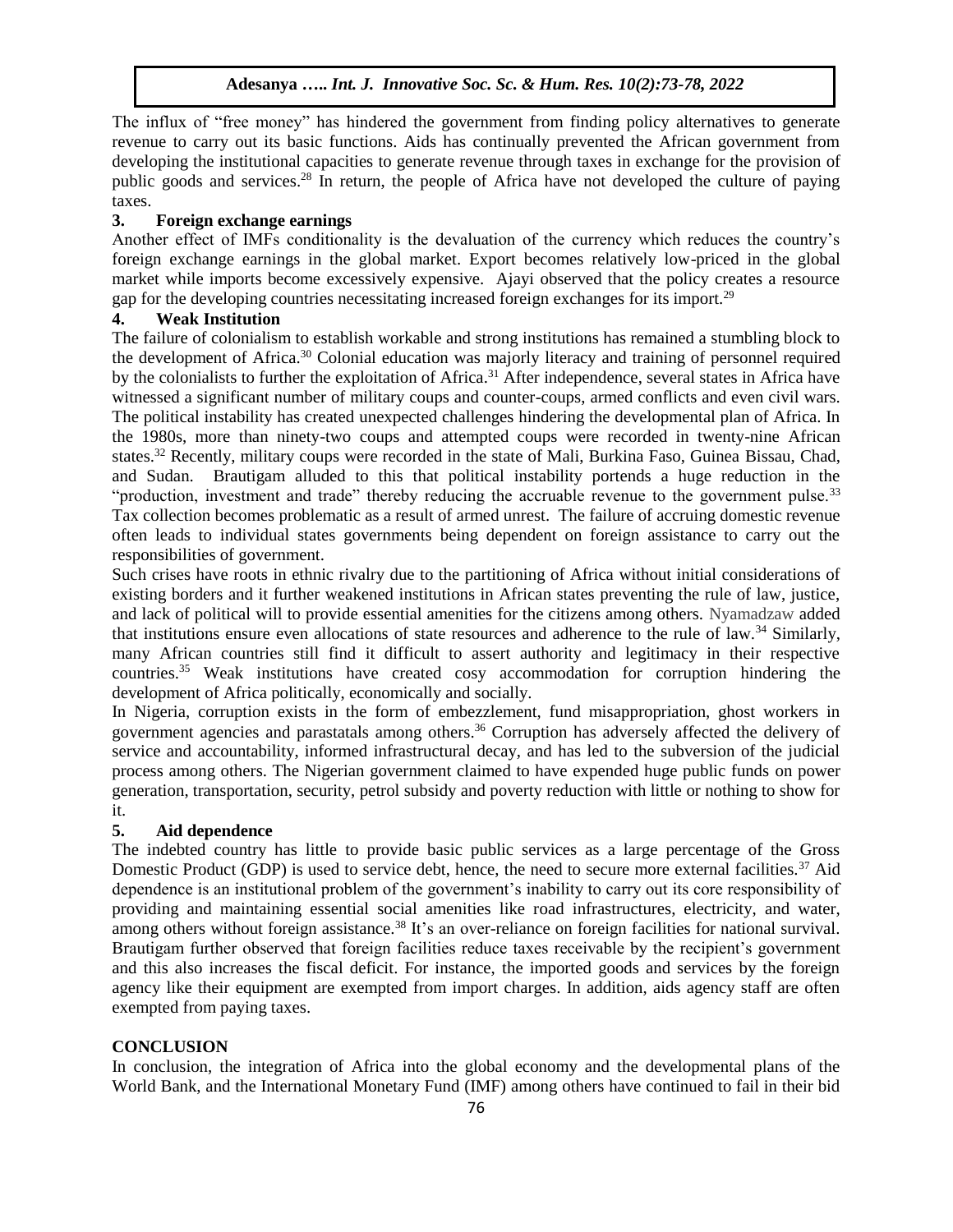to ensure development in Africa. Instead, it has contributed to the increase in endemic challenges of poverty, governance crisis, political instability, and aid dependence among others. Foreign aid is a credit facility, not a gift and has continued to reduce state capacities to deploy local solutions. Moreover, it's expected to serve the capitalist purpose of the creditors at the expense of the recipients. Similarly that foreign aid is a reflection of the interest of the creditors and their belief in the ideal form of development for underdeveloped economies.<sup>39</sup>

# **RECOMMENDATIONS**

Good governance spans beyond the periodic rituals of democracy. It involves the establishment of strong institutions and the output of such institutions like free and fair elections and strict adherence to the rule of law among others. The government are expected to look beyond the influx of free monies to develop the best alternatives to earn revenue in exchange for public services such as stable power supply, transportation network, and security among others. Similarly, Brautigam alluded to this to define good governance as the establishment of strong bureaucracy, strict adherence to the dictate of law, reduced corrupt practices and sustainable revenue generation.

Africans need to unlearn looking down on themselves and learn to face their intimidation and adversaries. Goods and services, knowledge, spirituality, culture and philosophies made and established in Africa shouldn't be regarded as an object of the second-order by Africans themselves. Africans first need to believe in Africa, make Africa works for Africans before the outside world can believe in it. This was what prompted Ezeobu (2017) to observe that the development of Africa rests simply in the "acknowledgement, authentication and mainstreaming of Africans' own traditional and indigenous knowledge in education, research, policymaking, governance, administration and across sectors".

Finally, the respective government in Africa must embrace south-south corporations, assert the legitimacy of government over its people, address domestic security challenges, and further embrace north-south dialogue to bid for the restructuring of the aid conditionality to be designed in line with the dynamics of Africa and the need to emerge from producing raw materials to adding values to the raw materials produced.

#### **Endnotes**

<sup>1</sup> Andrew Heywood (2011) Global Politics (Palgrave Macmillan, UK)

- <sup>2</sup>Lere Ishaku Bitrus (2014) "Globalization and Development. The Impact on Africa; A Political Economy Approach" Ontario International Development Agency International Journal of Sustainable Development 07:09 (2014)
- <sup>3</sup> Rodney Walter (1973) "How Europe Underdeveloped Africa" Bogle-L'Ouverture Publications, London and Tanzanian Publishing House, Dar-Es-Salaam 1973, Transcript from 6th reprint, 1983; and Lere Ishaku Bitrus (2014) "Globalization and Development. The Impact on Africa; A Political Economy Approach" Ontario International Development Agency International Journal of Sustainable Development 07:09 (2014)
- <sup>4</sup> Ocheni Stephen and Basil C. Nwankwo (2012) "Analysis of Colonialism and Its Impact in Africa" Cross-Cultural Communication. Vol. 8, No. 3, 2012, pp. 46-54 DOI:10.3968/j.ccc.1923670020120803.1189

- <sup>6</sup> Ayenagbo A, Wang R, Wang W, Stephanie N, Josphert N, Judith Makse (2012) "The impact of globalization on African countries economic development" African Journal of Business Management Vol.6 (44).
- <sup>7</sup> Akindele, S.T. (1990) "Colonialization and Economic Dependence: The case of Nigeria" in Bamisaye, O.A. and Egbuwalo, M.O. (Eds)(1990), Readings on the political Economy if Nigeria since independence Lagos ventures Ltd (Chapter one) pp 1-15.

<sup>8</sup> Andrew Heywood (2011)

- <sup>9</sup> Giddens Anthony (1990) "The Consequences of Modernity" (Cambridge: Polity Press, 1990), p. 64.
- <sup>10</sup> OECD, (2002) cited in R. Brinkman and J. Brinkman, "Corporate Power and the Globalization Process", International Journal of Social Economics, Vol. 29, No. 9, 2002, pp. 730-752, pp. 730-731.
- <sup>11</sup> Rabie, Mohamed (2016) "A Theory of Sustainable Sociocultural and Economic Development" Palgrave Macmillan

<sup>5</sup> Andrew Heywood (2011)